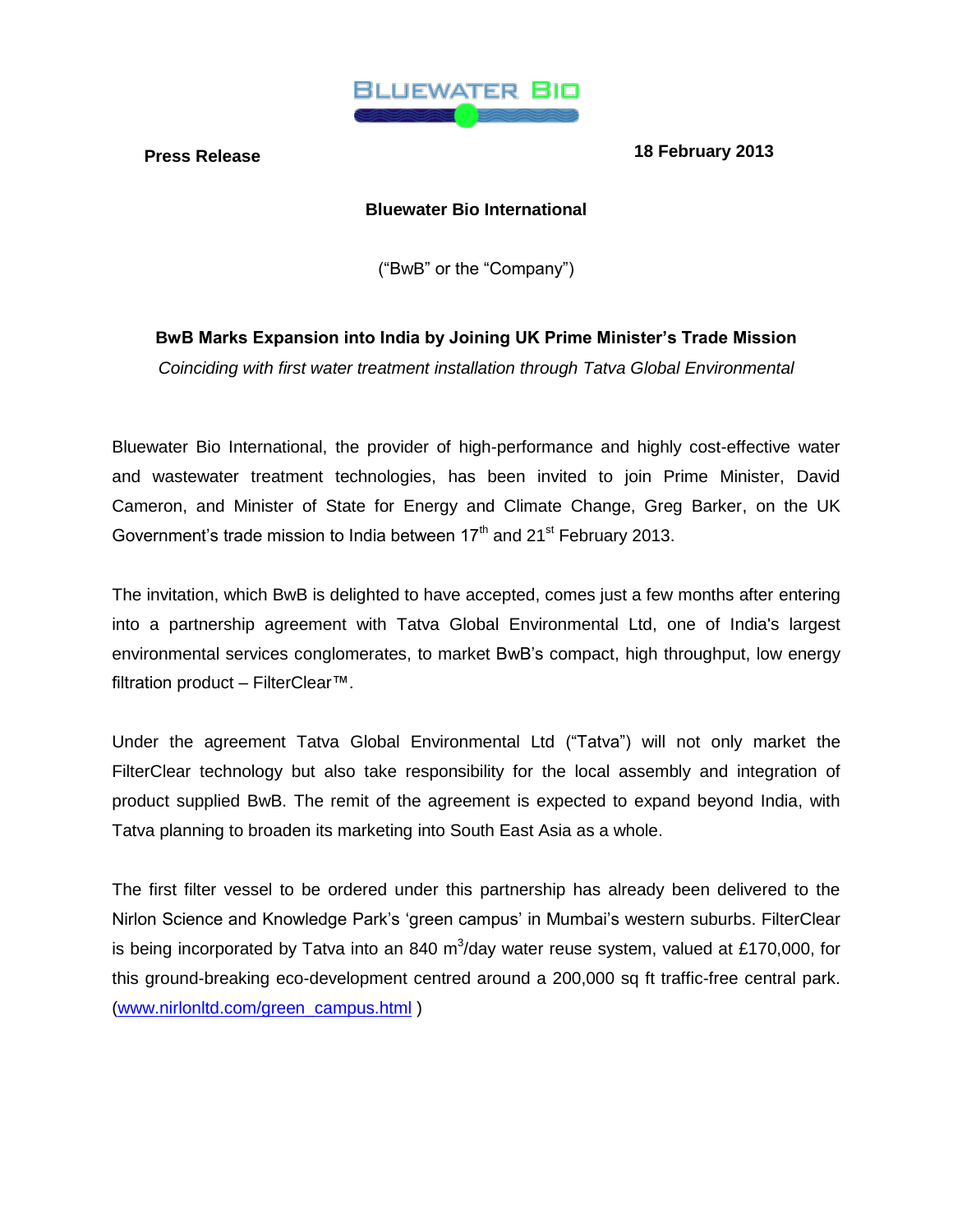This initial order at Nirlon gives BwB a foothold in a water and wastewater equipment market valued at INR 102 billion (£1.2 billion) by 2016, with a Compound Annual Growth Rate of 10.1 per cent<sup>1</sup>. In addition to FilterClear, BwB is seeking commercial and academic partners in India with whom to roll-out its growing technology portfolio, which also includes HYBACS<sup>®</sup> (HYbrid ACtivated Sludge) and GHG-Tox (nitrification & greenhouse gas monitoring).

Together, Bluewater Bio and Tatva are ideally positioned to share in India's increasing prosperity, with population growth, expanding disposable incomes and changing lifestyles predicted to double<sup>1</sup> the demand for water by 2050. Water supply, irrigation and sanitation are central to India's emergence as a global commercial powerhouse, accounting for 17 per cent of spending under the Government's 12<sup>th</sup> five year plan (2011)<sup>1</sup>.

Trade and Investment Minister Lord Green said: "We are on track to double our trade with India by 2015. India has the potential to become one of the largest markets in the world. Bluewater Bio are rightly recognising that they can reap the rewards of looking outside Europe for trading partners, selling goods and services to high growth markets outside the EU.

"Government is clear that we must build deeper ties with India. This means supporting and encouraging a range of companies, both large and small, to do business there in the future, and I am delighted that Bluewater Bio are part of the delegation for this trip."

Bluewater Bio was established in the UK in early 2007 and has rapidly grown to employ a commercial and engineering team of 30, in London and Glasgow, plus an indirect workforce of up to 300 – including a large contractor base on the Tubli Bay sewage plant upgrade in Bahrain. BwB currently funds two PhD students in water sciences at Cranfield University and runs an apprenticeship scheme at its London office.

Over 95% of BwB's equipment is UK sourced, from a network of more than 20 small, traditional engineering firms – centred largely around the country's manufacturing heartland in the West Midlands.

<sup>1</sup> *Analysis of Indian Water and Wastewater Treatment Equipment Market, September 2012, Frost & Sullivan*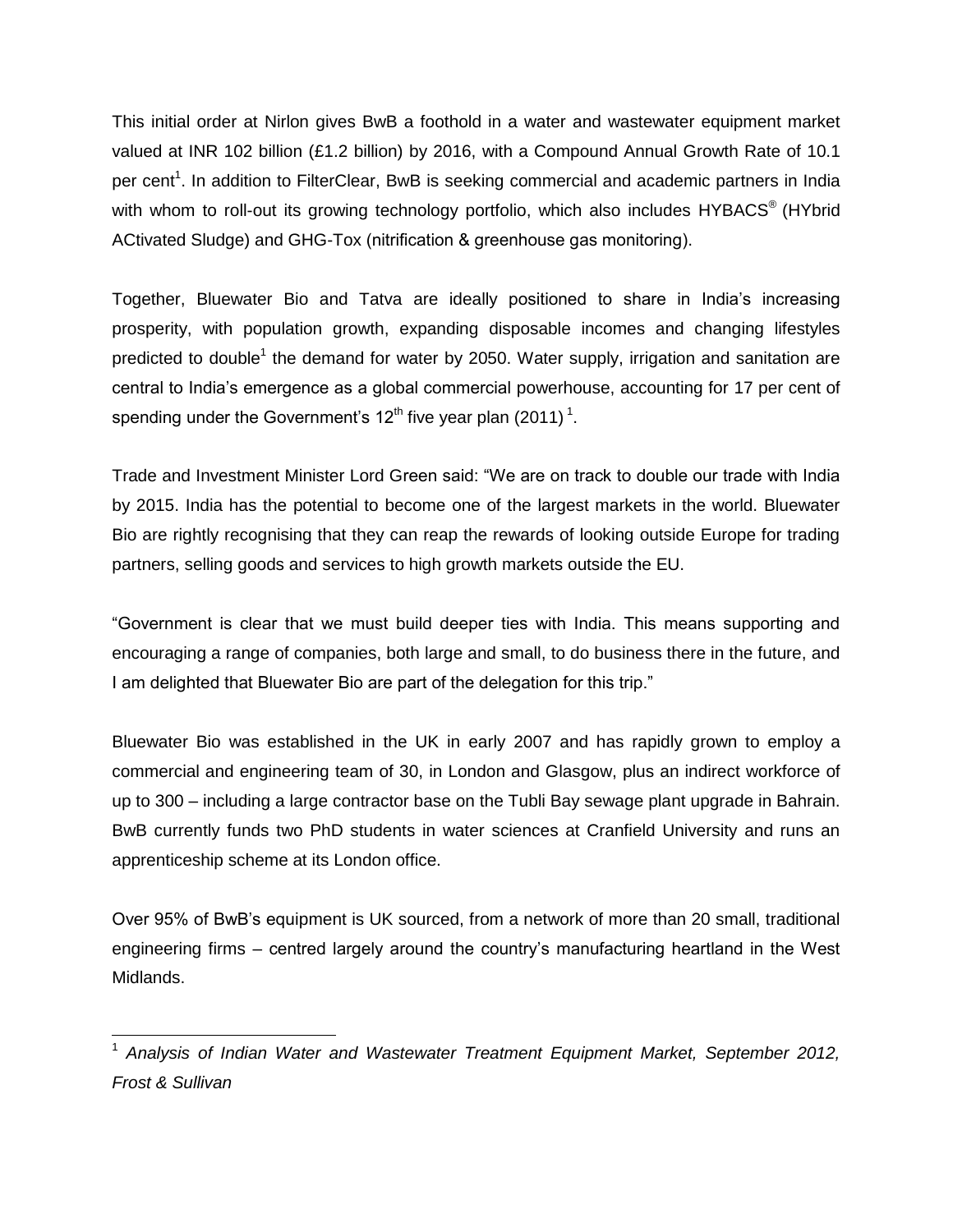BwB's support to UK manufacturing is underpinned by a market-leading R&D programme, sponsoring technology development in the UK within Severn Trent Water, Thames Water, Anglian Water, and Scottish Water. Through its Water Innovate team, the tech transfer business acquired from Cranfield University in September 2010, BwB is committed to the continuous improvement of its core products, the development of new water and wastewater innovations and the identification of third party technologies for potential acquisition or licensing.

Jai Shroff, owner and MD of Tatva Global Environmental, commented: "We at Tatva are very pleased to add Bluewater Bio's technologies to our suite of environmental solutions in our continued efforts to be at the forefront of technology leadership in the environment industry. We expect to add substantial value to our clients by offering a technology which out-performs existing solutions on a host of parameters."

Daniel Ishag, CEO of BwB, concluded: "This high level delegation to India is another major milestone for Bluewater Bio as we expand our global coverage. We are delighted not only to have found a partner of Tatva's scale and reputation for our first foray into India, but also to be commissioning our first joint installation at an eco-development like the Nirlon Knowledge Park. Building on that flagship foundation we have already identified an ongoing pipeline in India of 12 potential projects with a combined sales value, for the FilterClear component, of approximately £6 million."

### **– ENDS –**

### **For further information or to arrange a briefing, please contact:**

### **Bluewater Bio International**

*UK press office:* Curtis Calliva Tel: +44 (0) 20 7908 9500 [curtis.calliva@bluewaterbio.com](mailto:curtis.calliva@bluewaterbio.com)

*Contact in India (17-21 Feb):*  Xan MorganMbl: +44 7824 900178 [xan.morgan@bluewaterbio.com](mailto:xan.morgan@bluewaterbio.com)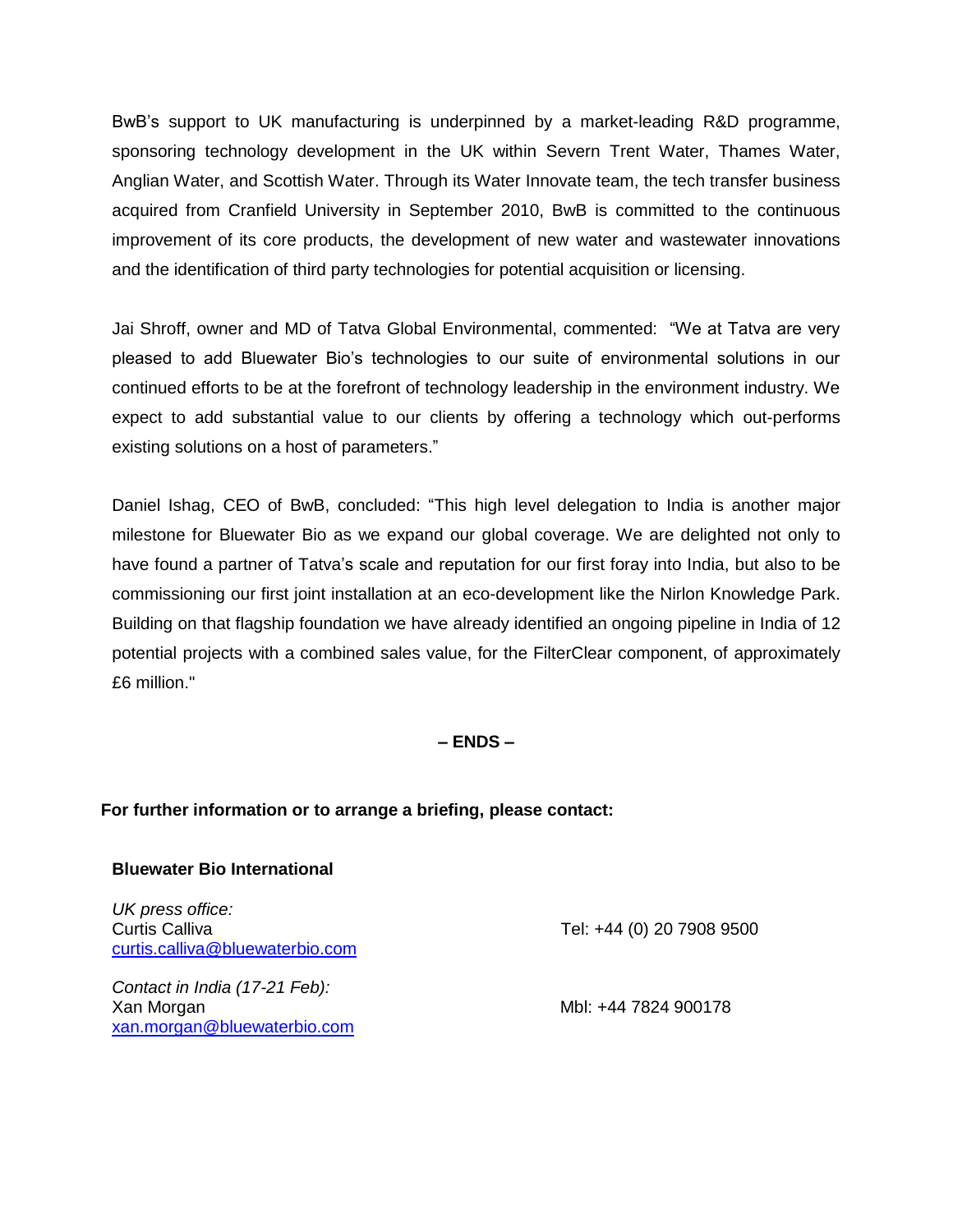#### **About Bluewater Bio**

[www.bluewaterbio.com](http://www.bluewaterbio.com/)

Bluewater Bio is an established specialist in the cost effective treatment of water and wastewater, founded in 2007 to develop a patented 'HYBrid ACtivated Sludge' process (HYBACS<sup>®</sup>), powered by the company's Shaft Mounted Advanced ReacTor (SMART™) units.

Following the acquisitions of Water Innovate Ltd (from Cranfield University) and FilterClear Ltd, Bluewater Bio's capabilities now include:

- HYBACS®
- SMART™
- FilterClear™ (high throughput multi-media filtration)
- GHG-Tox® (nitrification & greenhouse gas monitoring)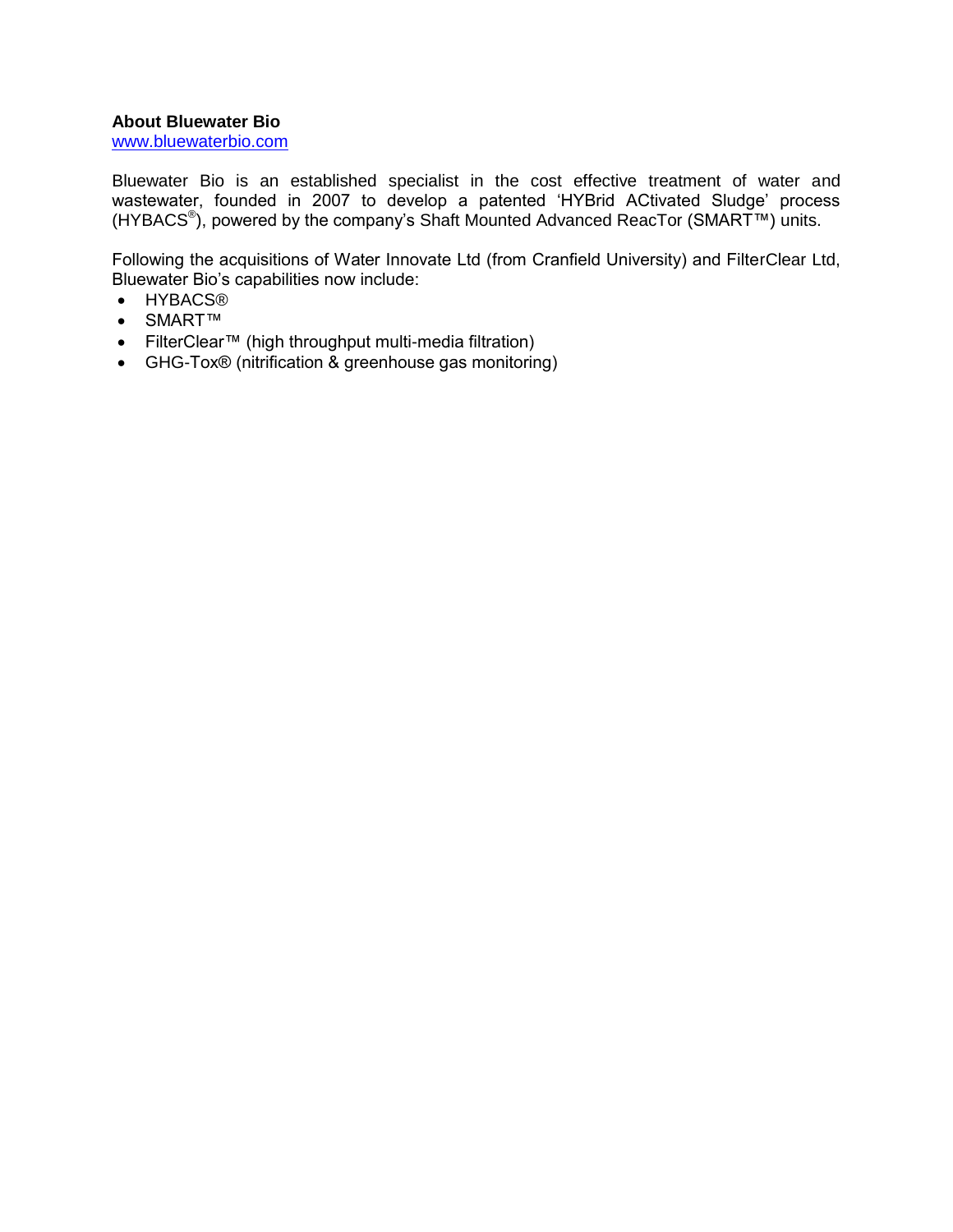The company has a particular emphasis on reducing:

- CAPEX & OPEX
- Energy & chemical consumption
- Physical & environmental footprint
- Greenhouse gas emissions operational and embedded

Combining R&D expertise with a highly entrepreneurial business approach, BwB not only develops its own innovations but also scours adjacent markets for complementary IP, licence opportunities and partnerships. Through this aggregation strategy, BwB aims to be the natural choice for cost effective treatment, re-use and monitoring provision across the water, wastewater and process industries.

HYBACS<sup>®</sup> is rapidly gaining commercial traction among a growing number of companies in Europe, North America, South Africa, Asia and the Middle East, on the basis of its commercial superiority to comparable high performance treatment processes worldwide, across a wide range of treatment requirements. HYBACS<sup>®</sup> is an innovative nutrient removal wastewater treatment process that was developed from a process originating in South Korea. It is applicable to new as well as existing works, over a wide range of scales, and has been proven commercially in over 25 applications with recent contracts including: the 100,000 $\mathrm{m}^3$ /day upgrade of the largest wastewater treatment works in Bahrain; and Severn Trent Water's Ashbourne sewage treatment works in the UK, serving a population equivalent of 35,000.

HYBACS $^{\circ}$  is not only highly applicable to the municipal treatment sector but also to a wide range of high strength organic industrial wastewaters from food or beverage production, to leachate and livestock waste treatment. Bluewater Bio aims to present customers with solutions which provide benefits in capital and lifetime cost, treatment performance, ease and speed of plant deployment, whilst being easily combined with tertiary filtration for high quality water reuse applications.

FilterClear™ is a pressure multimedia filter technology capable of separating suspended solids from a wide range of waters with a comparatively high performance, even at high loading velocities. FilterClear™ plants are currently installed at over 40 sites, treating waters such as secondary effluent at wastewater treatment plants, cooling waters at industrial sites and seawater at desalination plants. Throughput ranges from 10m<sup>3</sup>/hour up to 5,000 m<sup>3</sup>/hour.

FilterClear technology competes cost effectively with other multimedia filters, continuous filters, deep bed filters, disc filters and micro screens. It has a strong track record in conventional filtration applications and can replace ultrafiltration membranes upstream of RO membranes.

Current clients include Scottish Water, Northumbrian Water, Diageo, Saudi Aramco, Michelin, Museum of London and several resellers.

#### **About Tatva Global**

[www.tatvaglobal.com/group\\_companies.php](http://www.tatvaglobal.com/group_companies.php)

Tatva is one of India's largest and most diversified providers of waste management services, committed to the growing challenge of protecting the environment. Tatva provides environmental management solutions for cities, townships, municipalities, industrial estates, commercial, industrial and residential customers across the country.